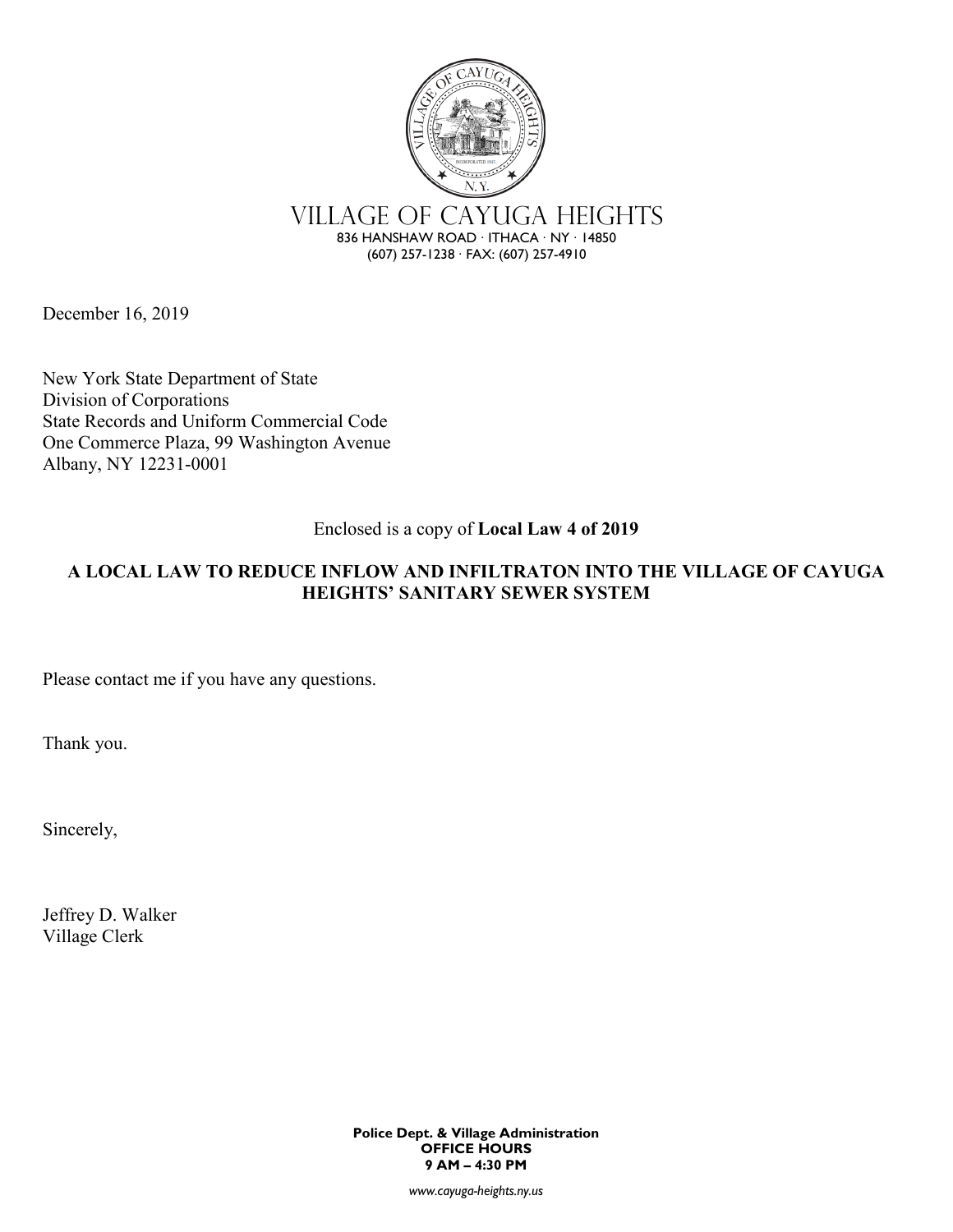New York State Department of State Division of Corporations, State Records and Uniform Commercial Code One Commerce Plaza, 99 Washington Avenue Albany, NY 12231-0001 [www.dos.state.ny.us/corps](http://www.dos.state.ny.us/corps)

# *Local Law Filing* County  $\Box$  City  $\Box$  Town  $\Box$  X Village *(Select one:)* of \_\_\_\_\_**Village of Cayuga Heights**\_\_\_\_\_\_\_\_\_\_\_\_\_\_\_\_\_\_\_\_\_\_\_\_\_\_\_\_\_\_\_\_\_\_\_\_\_\_\_\_\_\_\_\_ Local Law No.  $\frac{4}{-4}$  of the year 2019

## **A LOCAL LAW TO REDUCE INFLOW AND INFILTRATON INTO THE VILLAGE OF CAYUGA HEIGHTS' SANITARY SEWER SYSTEM**

| Be it enacted by the<br>Board of Trustees<br>(Name of Legislative Body) |              | of the      |
|-------------------------------------------------------------------------|--------------|-------------|
| City<br>County<br>Town<br>(Select one:)                                 | Village<br>X |             |
| of<br>Village of Cayuga Heights                                         |              | as follows: |

See Attached Pages 3-7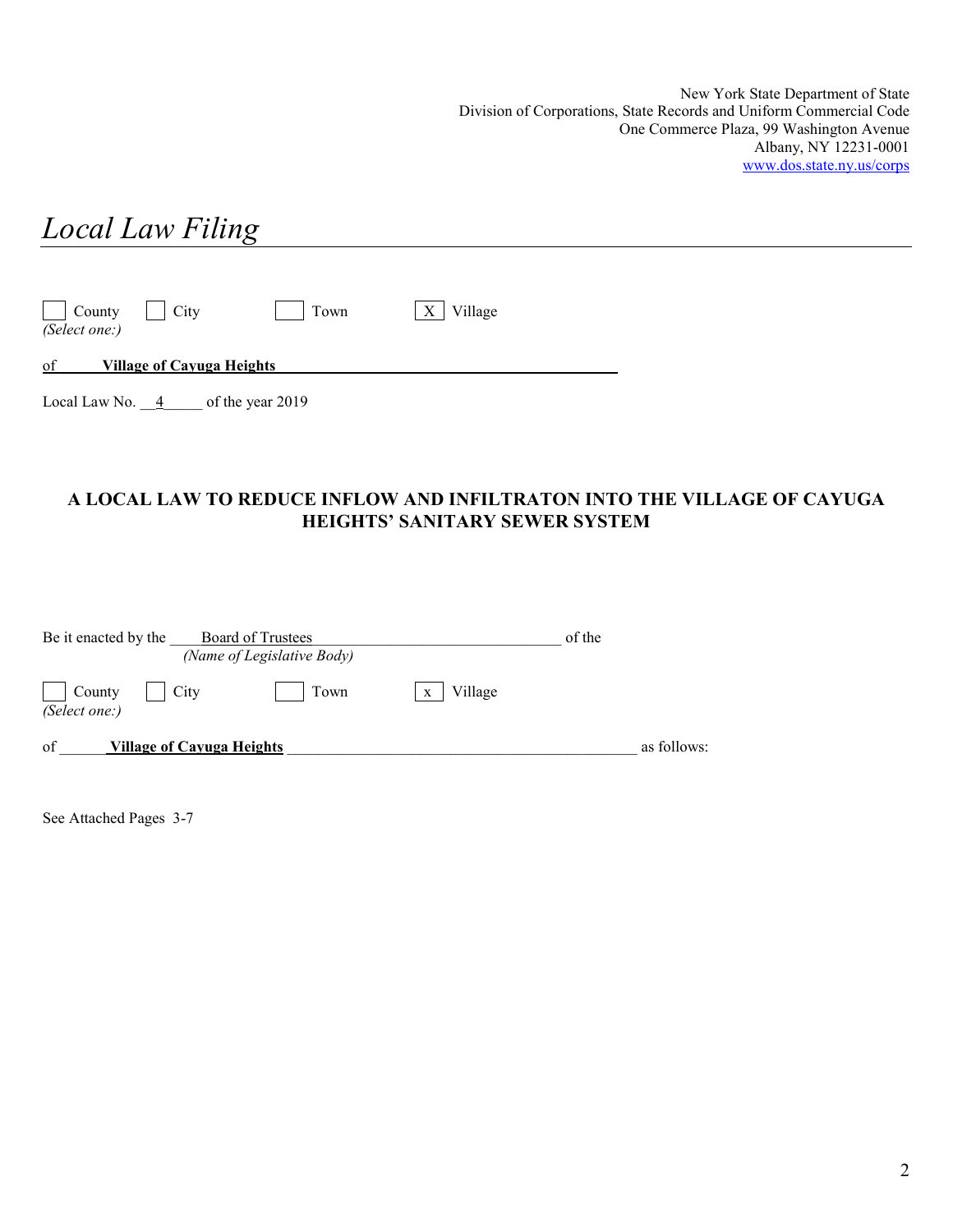## **VILLAGE OF CAYUGA HEIGHTS**

## *LOCAL LAW 4 OF THE YEAR 2019*

## **A LOCAL LAW TO REDUCE INFLOW AND INFILTRATON INTO THE VILLAGE OF CAYUGA HEIGHTS' SANITARY SEWER SYSTEM**

#### **Be it enacted by the Board of Trustees of the Village of Cayuga Heights as follows:**

#### **SECTION I PURPOSE AND INTENT**

The intent of this Local Law is to establish rules, regulations and requirements to reduce inflow and infiltration ("I&I") into the sanitary sewer system owned and operated by the Village of Cayuga Heights (the "Village"). The Village's Board of Trustees (the "Board") has determined that significant sources of I&I within the Village originate from the connection of sump pumps, downspouts and other drainage facilities to Village sanitary sewer lines. Reduction of I&I would be beneficial to the Village to reduce the volume of water that is treated at the Village's waste water treatment plant ("WWTP"). The purpose of this Local Law is to take steps to reduce I&I in order to best maintain the Village's WWTP by diminishing the overburden on the WWTP that is caused by I&I. It is in the interests of the safety and general welfare of Village residents that the WWTP is maintained to operate safely and efficiently, which goals can better be achieved by reducing I&I. The Village Board also acknowledges the value and economic benefit of further development in the Village and in the vicinity of the Village, and this Local Law is intended to regulate activity that has a detrimental impact on the Village's WWTP in order that it functions safely and efficiently and in order that possible future expansion of the WWTP can more readily be accomplished.

## **SECTION II AUTHORITY**

This Local Law is enacted pursuant to the grant of powers to local governments provided in Section 10 of the Municipal Home Rule Law to adopt and amend local laws not inconsistent with the provision of the New York State Constitution and not inconsistent with any general law relating to its property, affairs, government or other subjects provided for in said Section 10 of the Municipal Home Rule Law.

#### **SECTION III INFLOW AND INFILTRATON REDUCTION REGULATIONS**

1. No person shall discharge or cause to be discharged any stormwater, groundwater, roof runoff, subsurface drainage or drainage from any sump pump, downspout, yard drain, building foundation, retention or detention basin, parking lot drain, pond or other drainage facility into any sanitary sewer within the Village of Cayuga Heights. No person shall connect any sump pump outlet, nor any roof, yard, building foundation, retention or detention basin, parking lot, driveway, pond or other surface runoff or groundwater drains, or other drainage facility to any sewer line that constitutes a part of the Village's sanitary sewer system or otherwise transports wastewater to the Village's WWTP.

2. All existing sump pumps and downspouts, and any other drainage facilities, that discharge to the Village's sanitary sewer system shall be disconnected from the Village's sanitary sewer system. Sump pumps, downspouts and other drainage facilities may be discharged to curb drains, road ditches or splash blocks within the Village right of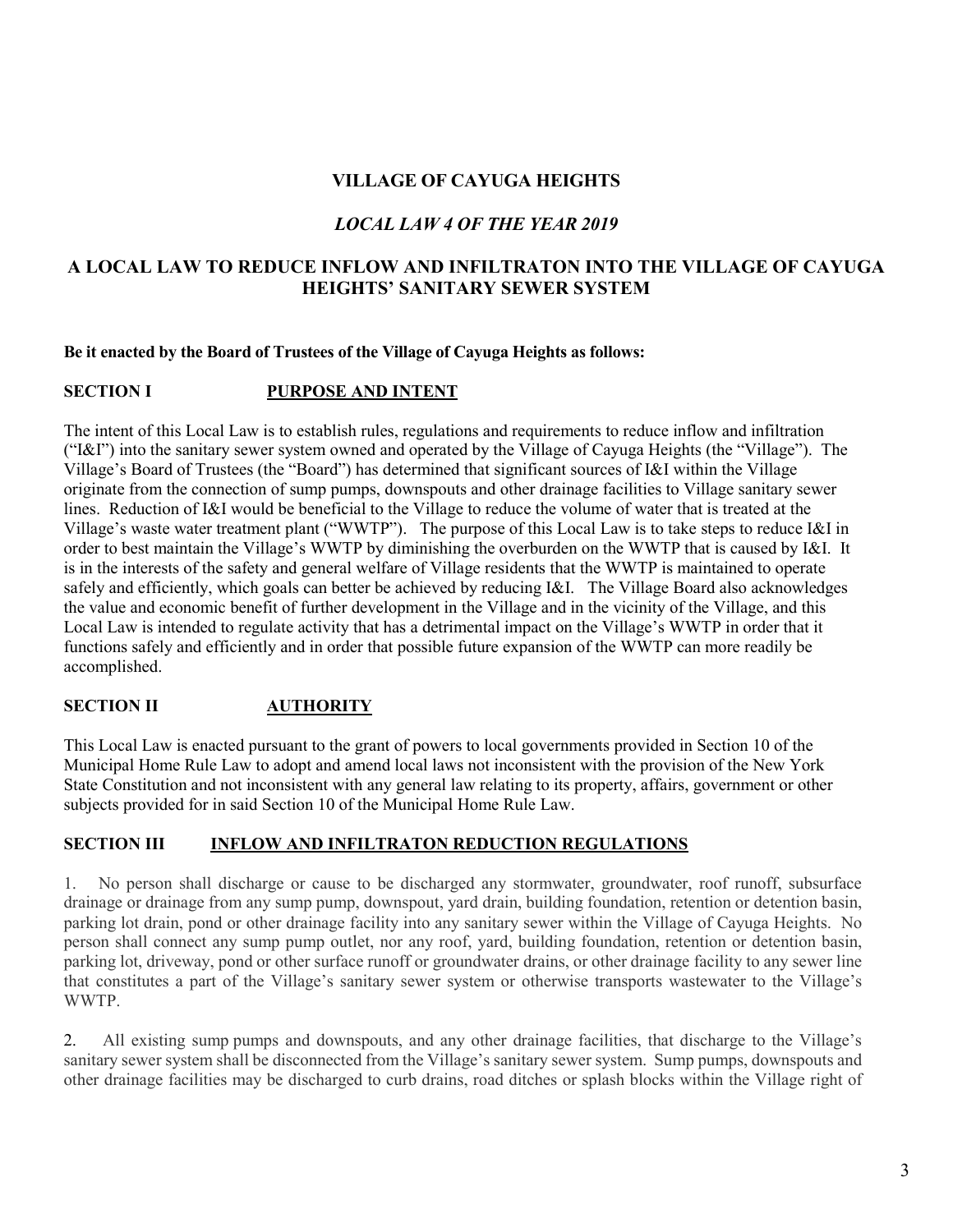way following the property owner's receipt of written approval from the Village engineer. All discharge from sump pumps, downspouts and other drainage facilities that is not so discharged to said drainage facilities within the Village right of way with approval from the Village engineer shall be directed to flow to the natural grade of the property and/or to natural drainage courses in accordance with applicable local, New York State and Federal law and regulations..

3. With respect to any newly constructed improvements, all sump pumps and downspouts, as well as surface drainage and any other drainage facilities, shall be discharged to storm sewers, retention or detention basins or channels approved by the Village Engineer as a component of approval of plans and specifications for the building permit for such improvements.

4. All newly constructed improvements that include a basement or other below-grade space shall have, if physical conditions of the property require, an adequate sump and sump pump to which any interior drain tile and floor drains shall discharge.

#### **SECTION IV PROPERTY INSPECTIONS/PROPERTY TRANSFERS.**

1. Voluntary Inspections. An owner of any structure or parcel of land upon which a structure is located within the Village may, at any time, request that the Village's Code Enforcement Officer, or other duly authorized representative of the Village, inspect the sump pump system, downspouts and other drainage facilities for said structure or on said parcel of land. The fee required for this inspection shall be determined by resolution of the Village Board. Provided that the same are found to be in compliance with the provisions of this Local Law, the Village shall issue a certificate of compliance stating so (the "Certificate of Compliance"). The Village shall maintain a record of structures and parcels of land for which such Certificate of Compliance has been issued. In the event that as a result of such inspection, the Village determines that a structure or parcel is not in compliance with the provisions of this Local Law, the Code Enforcement Officer will issue a notice to the property owner describing the violations of this Local Law. When required, all permits for the work necessary to cure violations must be obtained from the Village Code Enforcement Officer. The fee required for such permits shall be equivalent to the fee for a building permit for such work. The owner of such structure or parcel shall, within one (1) year of such inspection, correct the non-compliance and again request that the structure or parcel be inspected as described above.

2. Duration of Certificate of Compliance. Once issued by the Village, the Certificate of Compliance shall remain in effect unless and until any alteration, modification, replacement, relocation or addition is made to any sump pump, downspout or other drainage facility serving the structure or parcel of land that is the subject of the Certificate of Compliance, which alteration, modification, replacement, relocation or addition results in a violation of this Local Law.

3. Transfer of title. No person shall transfer title to another person, nor accept from any other person the transfer of title, to any structure or parcel of land upon which a structure is located within the Village unless and until a the Village's Code Enforcement Officer, or other duly authorized representative of the Village, shall have inspected the sump pump system, downspouts and other drainage facilities for said structure or on said parcel of land and certified that the same are found to be in compliance with the provisions of this Local Law and the Village has issued a Certificate of Compliance. If the owner of a structure or parcel of land upon which a structure is located intends to sell such property, and the Village has not previously issued a Certificate of Compliance as described above, the owner shall request the required inspection at least thirty (30) days prior to the intended closing date of the sale of said property. This section shall not apply to transfers of property by gift, intestacy or testamentary disposition; transfers pursuant to the Federal Bankruptcy Act; transfers under Tompkins County property tax foreclosures; transfers for which consideration is \$100 or less; and transfers in connection with a partition.

4. Temporary Waiver of Certificate of Compliance for Time of Sale Inspection.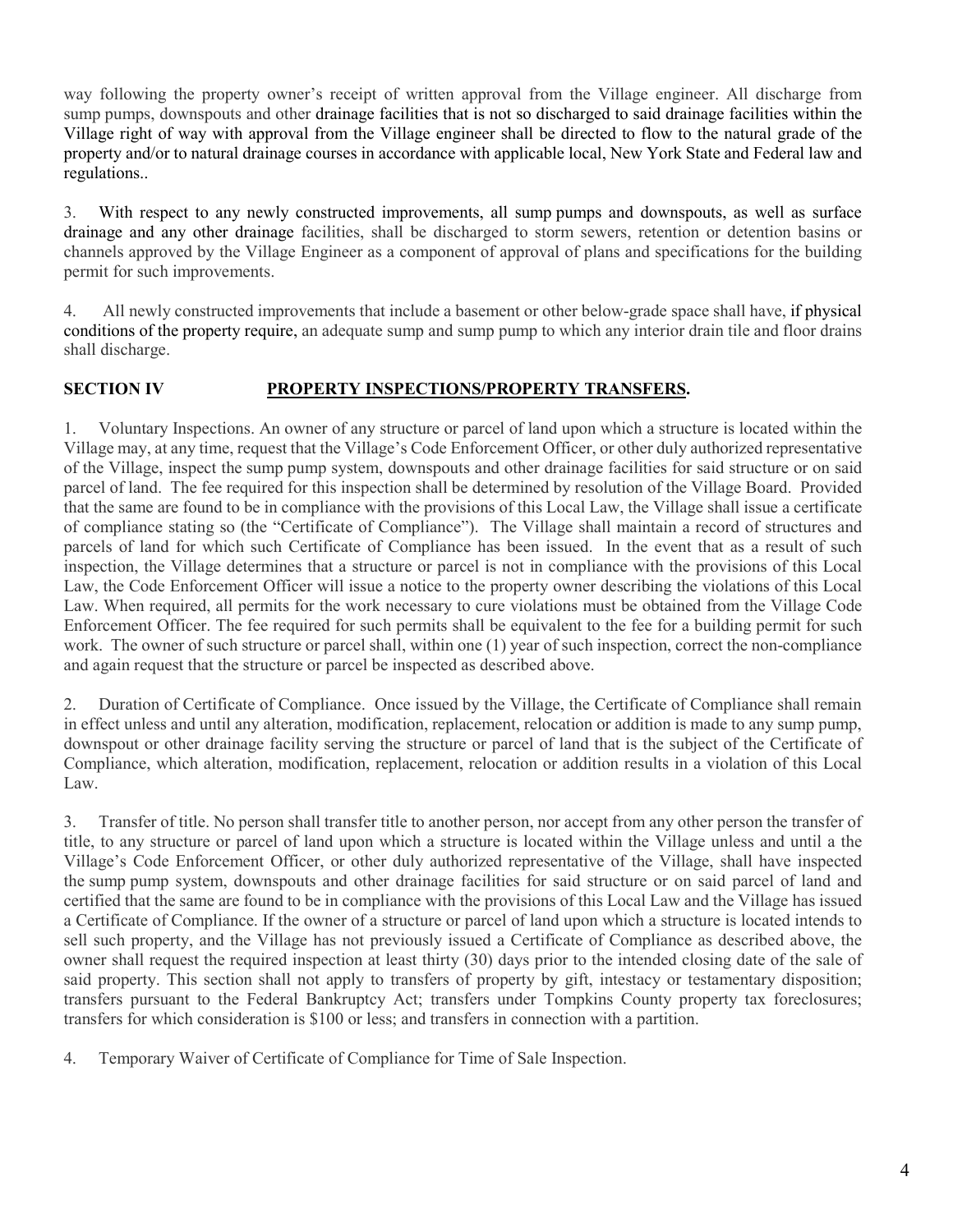(a) The Village's Code Enforcement Officer may temporarily waive the requirement for a Certificate of Compliance as a prerequisite to transfer of title, as specified above, provided that no later than ten (10) business days prior to the expected closing for said transfer:

(i) The seller makes a written request to the Code Enforcement Officer that includes a written, itemized quote from a plumber that provides for correction of all violations identified in the notice delivered to the property owner based upon the Village's inspection; and

(ii) The seller and purchaser shall have filed with the Code Enforcement Officer a written guaranty to correct any violations in said structure or on said parcel of land within ninety (90) days after the closing of the sale; and

(iii) The purchaser shall have provided a sum equal to one hundred fifty (150%) percent of the estimated costs contained in the itemized quote provided in subsection [\(i\)](https://ecode360.com/30959548#30959548) above. Such sum shall be payable by certified check or bank draft payable to the Village of Cayuga Heights at closing and held in escrow by the Village. The Village will deliver such sum to the purchaser if the violations have been corrected within the time specified in the guaranty, but this sum will be forfeited to the Village if the violations are not corrected within the time frame specified in the written guaranty.

(b) If the violations are not corrected within the time specified in the written guaranty, the temporary waiver issued by the Code Enforcement Officer shall immediately expire, and the purchaser shall be subject to the penalties stated below.

(c) Notwithstanding any of the provisions of this Section 4 to the contrary, if the purchaser has not completed the necessary work and obtained the Certificate of Compliance within the a forestated ninety (90) day period, the purchaser may apply for an extension of said ninety (90) day period by submitting to the Code Enforcement Officer, at least ten (10) business days prior to the expiration of the ninety (90) period, written evidence of purchaser's good faith efforts to have completed the necessary work and the reason for not having done so. Provided that the Code Enforcement Officer determines that an extension based on such written evidence is appropriate, the Code Enforcement Officer shall issue to the purchaser a letter extending the time to satisfy the requirements of this Section 4 for an additional ninety (90) day period.

## **SECTION V BUILDING PERMITS**

In the event that any person applies to the Village for a building permit to undertake any work on any property in the Village, whether new construction or repair, renovation, restoration or expansion of existing improvements, unless a Certificate of Compliance is on record with the Village, such person shall arrange for the Village's Code Enforcement Officer to perform the inspection described above in Section IV, subsection (1). If, on the basis of such inspection, the Code Enforcement Officer determines that the property and all existing improvements are in compliance with the provisions of this Local Law, the Village shall issue a Certificate of Compliance stating so. If the Code Enforcement Officer determines that the property or any existing improvements are not in compliance with the provisions of this Local Law, the work necessary to remedy all such violations shall be added the work that is the subject of the building permit that had been applied for, and the Code Enforcement Officer shall not issue a certificate of compliance for the work that is the subject of such building permit application until such violations have been corrected. Upon correction of such violations, the Code Enforcement Officer shall issue a Certificate of Compliance for the sump pump, downspouts and/or other drainage facilities at the property.

## **SECTION VI ENFORCEMENT**

The Village's Code Enforcement Officer shall enforce the provisions of this Local Law and any rules, regulations and conditions made pursuant hereto. Such enforcement shall include, but not be limited to, legal or equitable proceedings, including without limitation an action for specific performance brought in the name of the Village.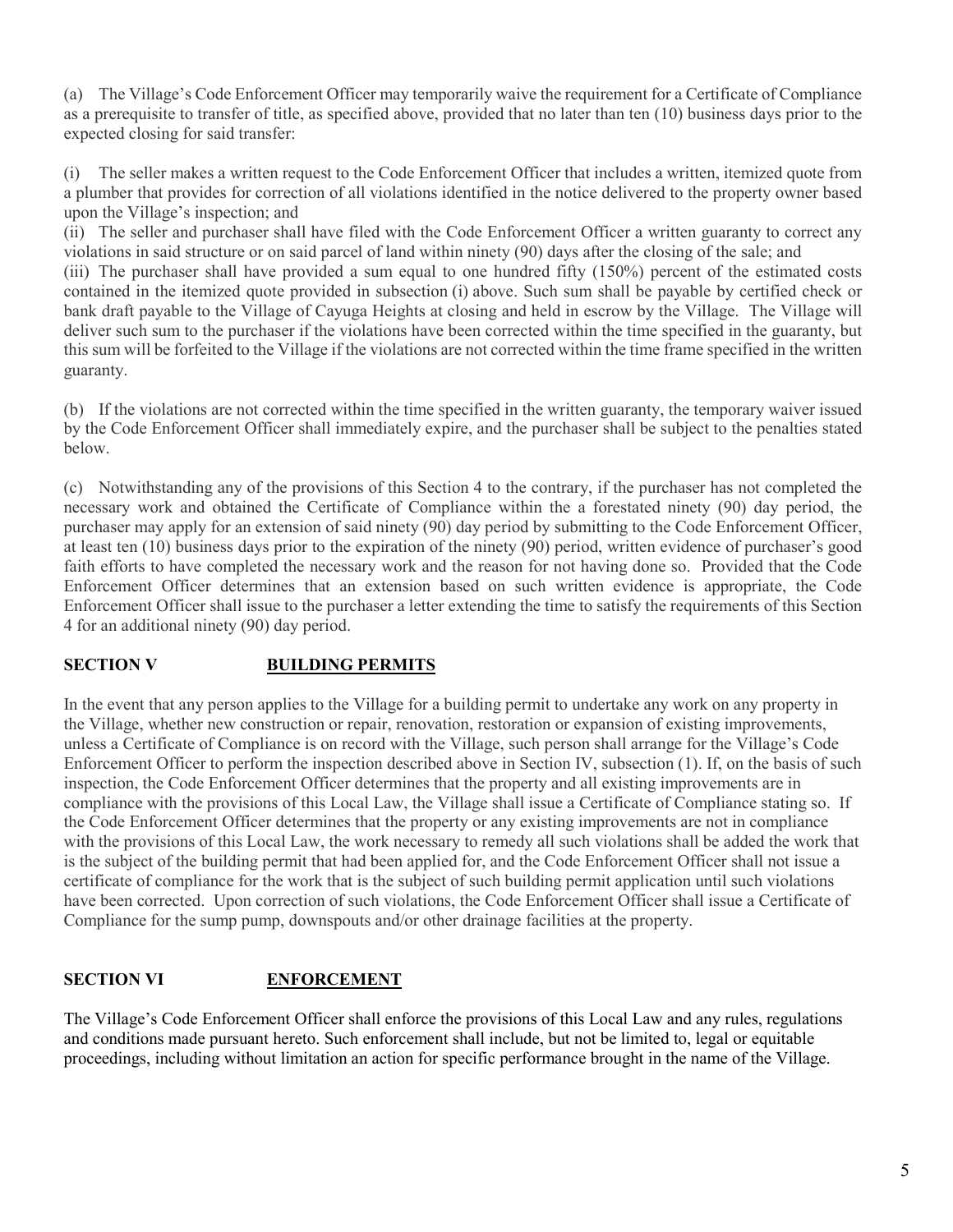## **SECTION VI PENALTIES FOR OFFENSES**

Any person who violates this Local Law shall be guilty of a violation and subject to a fine of not more than \$500. Each day that a violation of this Local continues after the sixtieth (60<sup>th</sup>) day following notice to the property owner of the existence of such violation shall constitute a separate violation.

#### **SECTION VII SUPERSEDING EFFECT**

All Local Laws, Articles, resolutions, rules, regulations and other enactments of the Village of Cayuga Heights in conflict with the provisions of this Local Law are hereby superseded to the extent necessary to give this Local Law full force and effect.

#### **SECTION VIII PARTIAL INVALIDITY.**

In the event that any portion of this Local Law is declared invalid by a court of competent jurisdiction, the validity of the remaining portions shall not be affected by such declaration of invalidity.

#### **SECTION IX EFFECTIVE DATE.**

This Local Law shall be effective as of January 1, 2020, provided that by such date this Local Law has been filed in the office of the New York State Secretary of State, except that this Local Law shall be effective from the date of its service as against a person served with a copy thereof, certified by the Village Clerk, and showing the date of its passage and entry in the Minutes of the Village Board of Trustees.